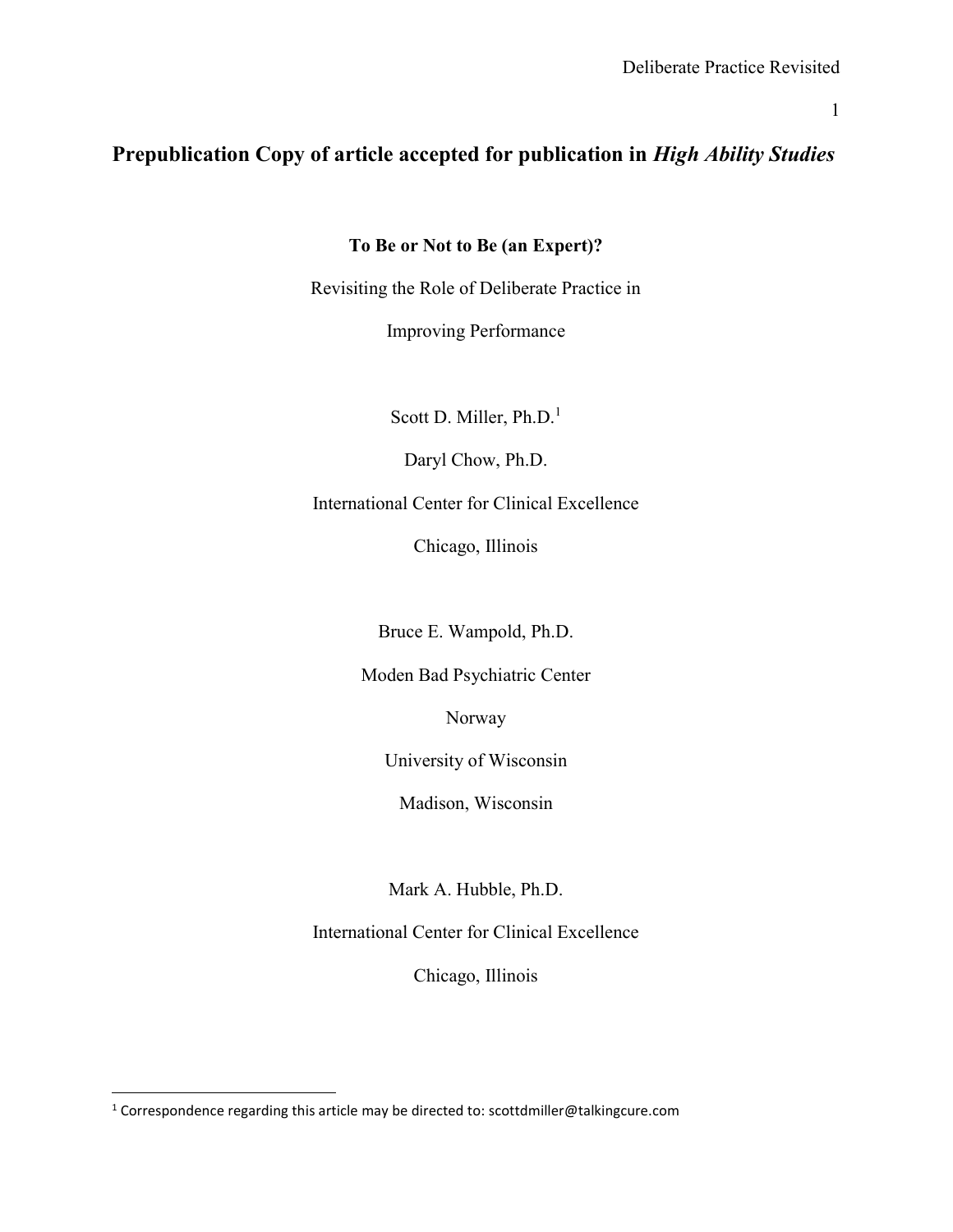# A.C. Del Re

Navy Health Research Center

Cynthia Maeschalck

Susanne Bargmann

International Center for Clinical Excellence

Chicago, Illinois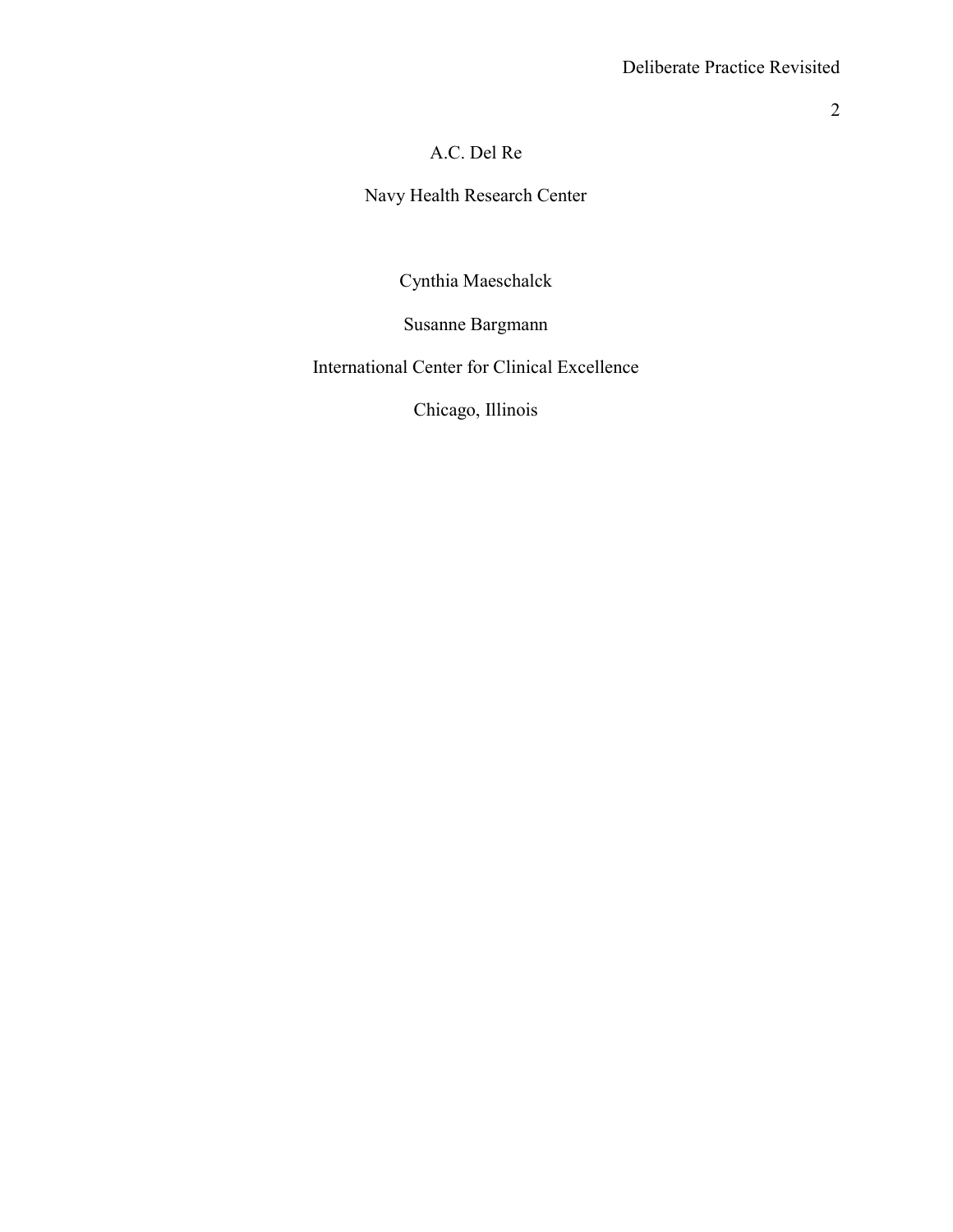### Abtract

In 2014, Macnamara, Hambrick, and Oswald published a meta-analysis of studies questioning the strength of the association between deliberate practice and performance1. In this brief report, the correlation reported by Macnamara et al. (2014) is placed in the context of other well-known associations. Additionally, a re-analysis of the studies included in Macnamara et al. (2014) was conducted. Taken together, the evidence suggests that deliberate practice is a potent and reliable method for improving performance.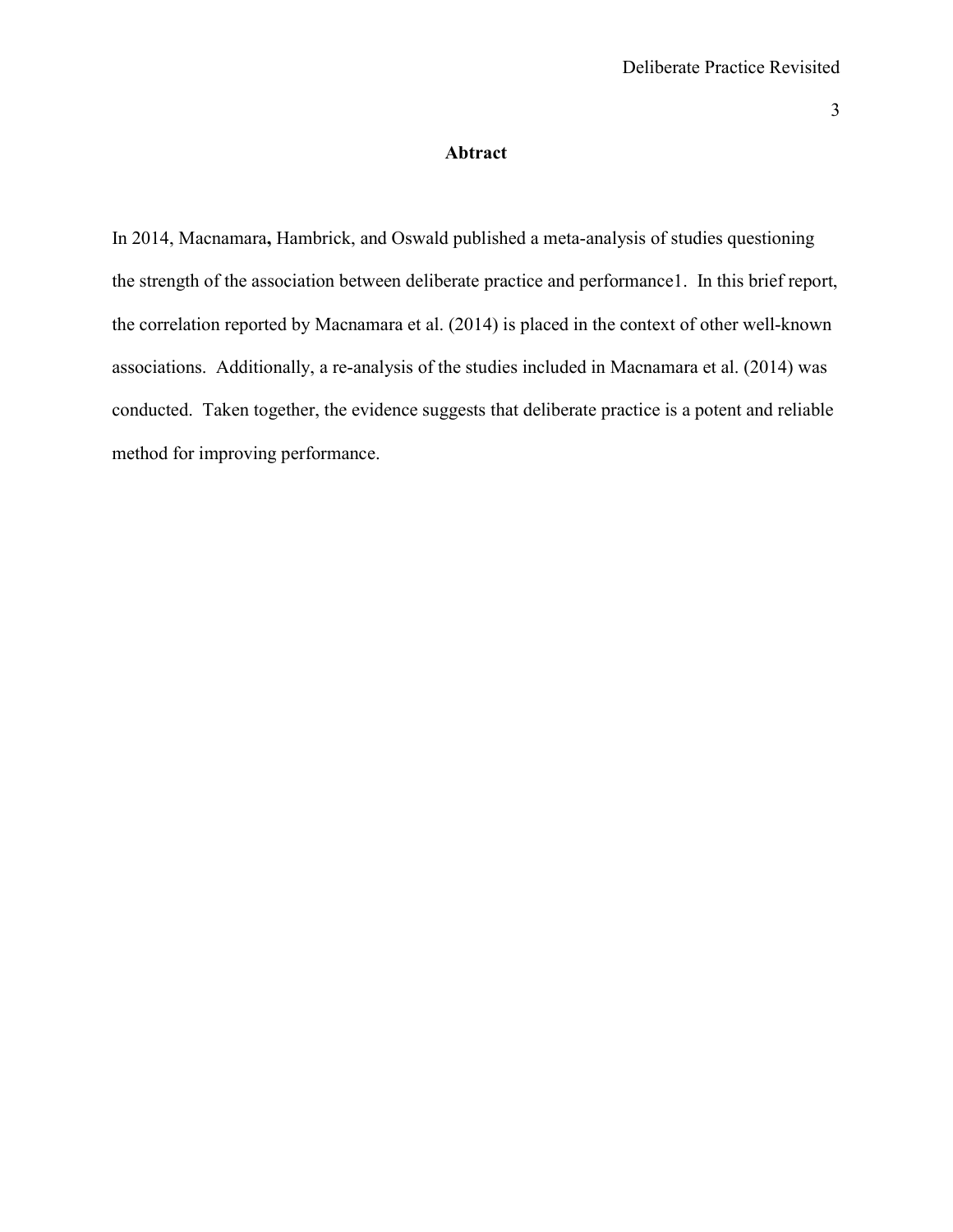#### To Be or Not to Be (an Expert)?

Revisiting the Role of Deliberate Practice in Improving Domain-Specific Performance \*\*\*

"My Lord, we know what we are now, but not what we may become."

Ophelia, Hamlet, Act 4, Scene 5

\*\*\*

 Improving performance of any individual in any field—whether sports, music, chess, surgery, law, or psychotherapy—is a desirable goal, for the individual as well as for society. Psychology, no stranger to debates about nature versus nurture, has long discussed this topic, going back to Galton (1869) on the side of nature and Watson (1930) on the side of nurture (as discussed by Ullén, Hambrick, & Mosing, 2016). Recently, the debate over whether experts are born or made has been renewed, with a focus on the role of deliberate practice (DP). The term DP was first introduced by K. Anders Ericsson and colleagues, who defined it as:

…Individualized training activities especially designed by a coach or teacher to improve specific aspects of an individual's performance through repetition and successive refinement. To receive maximal benefit from feedback, individuals have to monitor their training with full concentration, which is effortful and limits the duration of daily training. (Ericsson & Lehmann, 1996, pp. 278-279)

 Shortly after the turn of the century, the concept of DP entered the popular culture. In his bestselling book Outliers the well-known writer Malcom Gladwell (2008) claimed "the magic number for true expertise [is] ten thousand hours" (p. 40). Other authors soon followed (c.f., Colvin, 2008; Syed, 2010), taking the argument a step further, boldly asserting, "Greatness isn't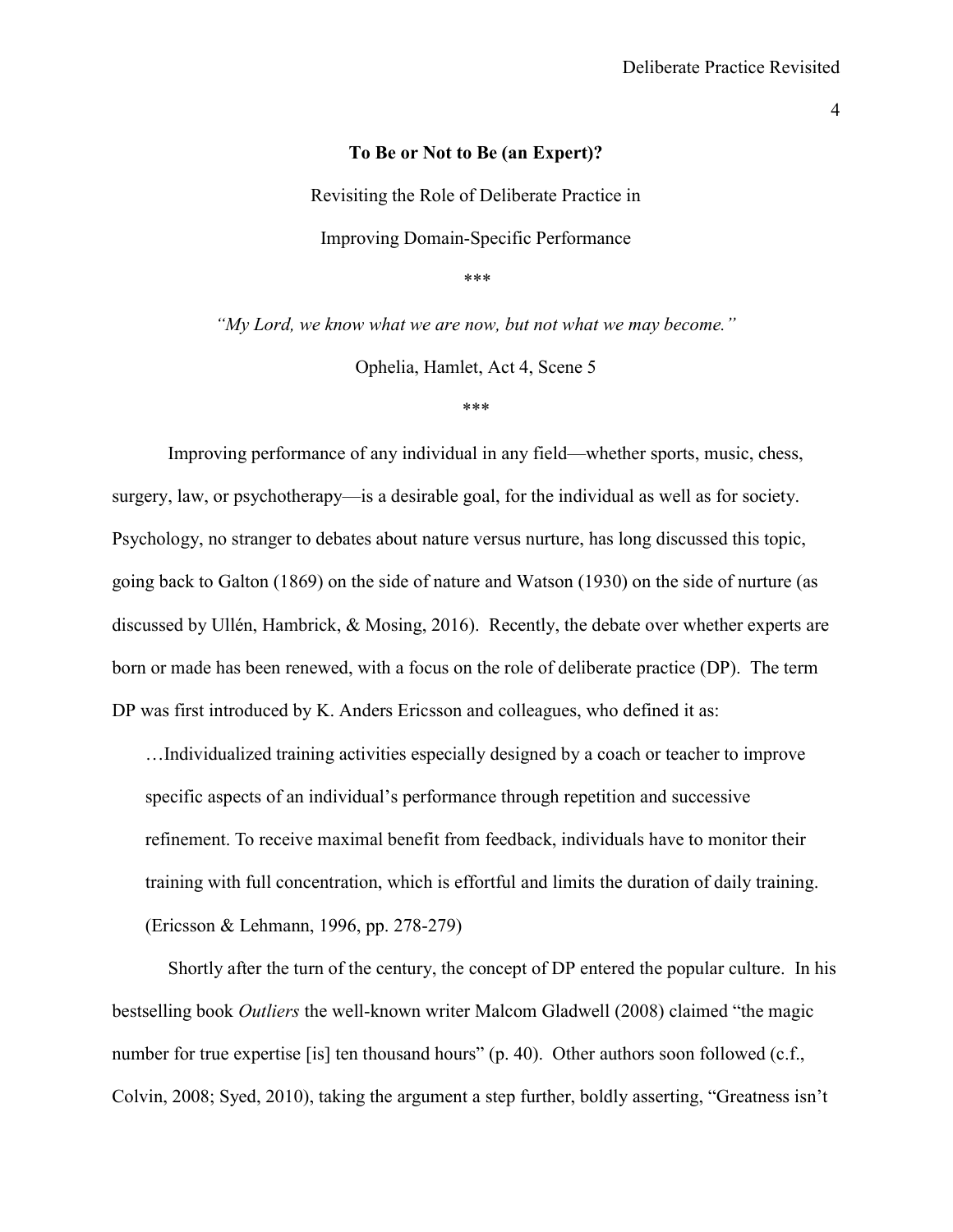born. It's grown" (Coyle, 2009). It was a hopeful message, one that captured the public's imagination. Anyone, it seemed, could accomplish anything if they would just practice long enough. In the words of David Shenk (2010), author of *The Genius in All of Us: Why Everything* You've been told about Genetics, Talent, and IQ is Wrong, "Few of us know our true limits [and] the vast majority of us have not even come close to tapping…our 'unactualized potential'" (p. 9).

 As appealing as these promises associated with DP were, both its role and the extent of its contribution to achieving expertise have been questioned (Anderson, 2016; Gardner, 1995; Marcus, 2012; Sternberg, 1996). In 2014, Macnamara et al. published a meta-analysis of studies examining the association between practice time and performance. After finding an overall aggregate correlation of .35 between DP and performance, the researchers concluded, "… deliberate practice is important, but not as important as has been argued" (p. 1).<sup>2</sup>

The competing explanation offered for individual differences in performance emphasizes the role of genetic factors, primarily intelligence (IQ) and genotypic physical characteristics (especially for sports and certain musical performance), as well as personality traits such as grit, and motivation (Ullén et al., 2016). The model that incorporates these factors, termed the Multifactorial Gene-Interaction Model (MGIM), focuses on "the potential importance of more complex interplay between genes and environment." The MGIM is thought to be necessary because "deliberate practice theory is unable to account for major recent findings relating to expertise and expert performance" (p. 427).

Of note, the Macnamara et al. (2014) meta-analysis, which questioned the strength of the association between DP and performance, generated nearly the same degree of public interest as

 $\overline{a}$ 

<sup>&</sup>lt;sup>2</sup> The correlation of .35 originally reported in Macnamara et al. (2014) was subsequently corrected to .38 (Macnamara, Hambrick, and Oswald, 2018).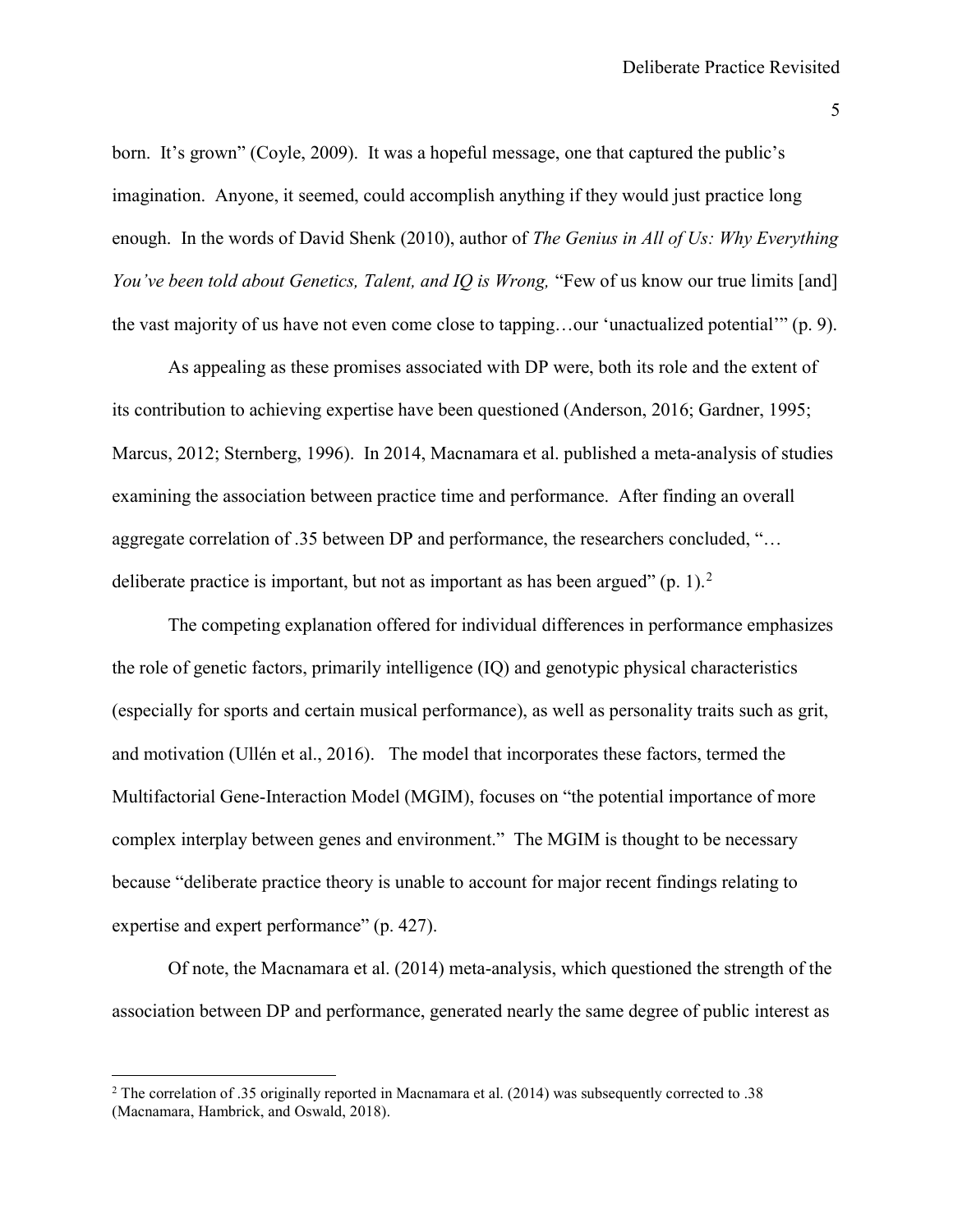the prior work that emphasized DP. "New Study Destroys . . . [the] 10,000-hour Rule," Business Insider declared (Baer, 2014). Others agreed. "Scientists debunk the myth" that practice makes one an expert (Ferro, 2014). In Slate magazine, the banner for an article by Hambrick, Ferreira, and Henderson (2014) even claimed the whole idea of DP "perpetuates a cruel myth" as it promotes the false belief, "people can help themselves to the same degree if they just try hard enough."

At this time, the question of whether DP is the sole or primary contributor to the development of expertise is a matter of continuing debate (c.f., Ullén et al. 2016, Ericsson, 2014). No doubt, environmental factors and genetic predispositions are important (Miller and Hubble, 2011). Notwithstanding, of the many factors discussed in the expertise literature, DP represents one strategy performers can design and implement. In the end, the question that matters most is what any one person can do with what they are given (e.g., genetic makeup, time, money, access to teachers, etc.), to better their performance. As will be shown, regardless of recent depictions in popular media, DP is a key contributor to improvement in performance.

### Correlations in Context

In their meta-analysis of 88 studies on practice and performance, McNamara et al. (2014) originally reported an aggregate correlation between practice and performance of .35, a figure later corrected to .38 (95% CI: .33; .42 [Macnamara, Hambrick, & Oswald, 2018]) – the revised value indicating that 14 percent of the variability in performance was explained by the amount of practice, leaving the remaining 86% percent unaccounted for by the variable. At first blush, such results might tempt one to discount the role of DP. And indeed, McNamara et al. (2014), and later, Ullén et al. (2016) did just that. Based on their interpretation that Ericsson and colleagues (1993) claim DP is the only (or predominant) factor leading to expertise, Ullén et al. criticized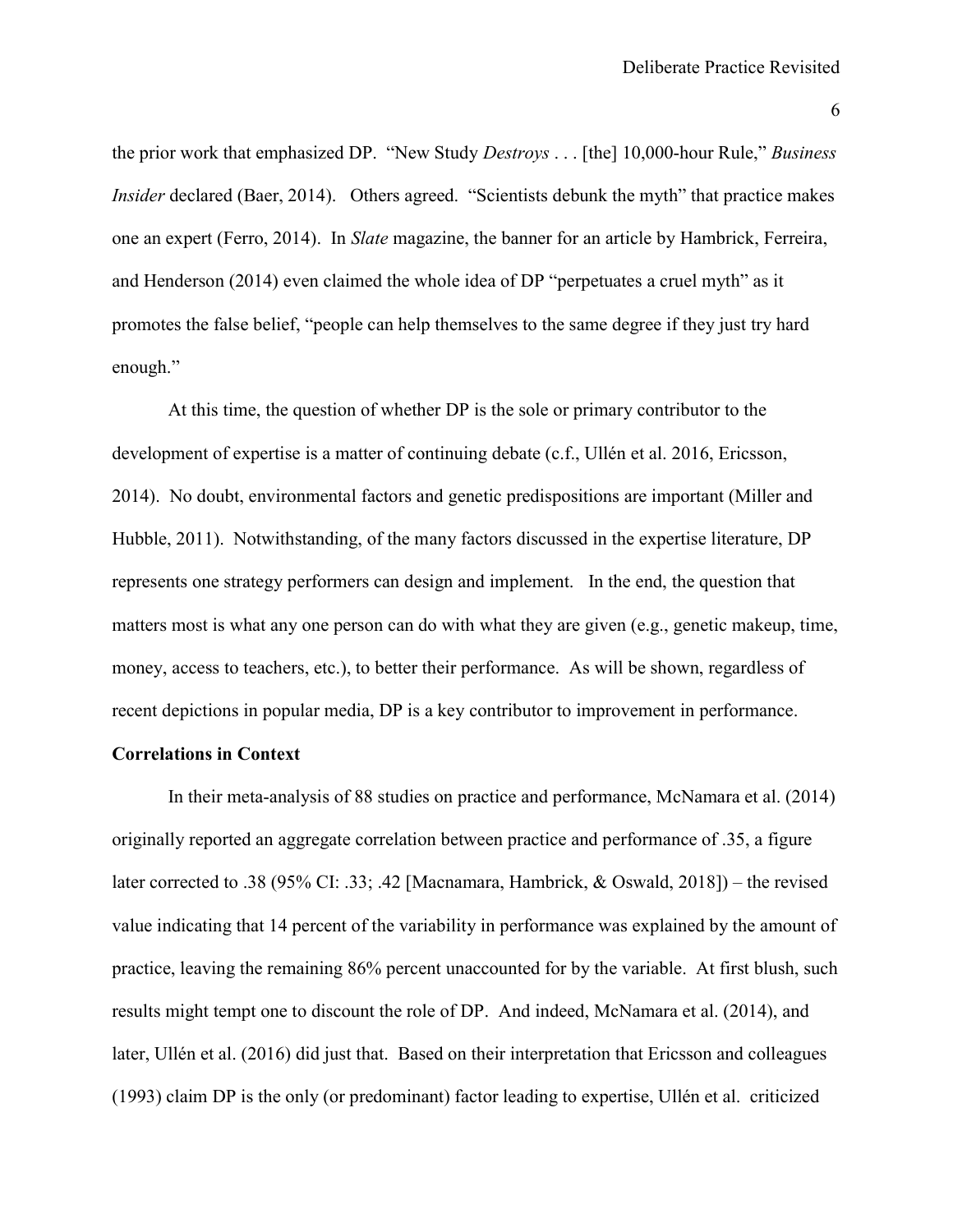DP for not accounting for "all, nearly all, or even most of the variance in expert performance, and often . . . only a surprisingly small proportion of the total variance" (p. 435).

 Rather than debating whether Ericsson did or did not predict a correlation of a given size, or whether a correlation of .38 refutes DP theory, putting the correlation in the context of other well-known associations can be instructive. Consider several examples. First, few doubt whether obesity, excessive drinking, or smoking are unhealthy behaviors. Second, people with cardiac and metabolic diseases, as a rule, believe that adhering to their physicians' recommendations to take certain medications extends life. Third, people who are more intelligent are thought to be more successful and earn more than others. And finally, major league baseball players with the best batting averages are paid more than average players.

What are the *actual* correlations for these common, and presumably evidence-based beliefs? The correlations, as well as the proportions of variability in the criterion accounted for by each predictor, are presented in Table 1. Note however in this table a correlation of general mental abilities and job performance of around .50 (Schmidt & Hunter 2004), suggesting that abilities do have a role to play in performance.

#### Table 1

Correlation coefficients, and percent of variance accounted and unaccounted for between various predictor and criterion variables

| Predictor Variable | Criterion Variable | <b>Correlation Coefficient</b> | Percent of       | Percent of Variance |
|--------------------|--------------------|--------------------------------|------------------|---------------------|
|                    |                    |                                | Variance         | Unaccounted for by  |
|                    |                    |                                | Accounted for by | Predictor           |
|                    |                    |                                | Predictor        |                     |
|                    |                    |                                |                  |                     |
|                    |                    |                                |                  |                     |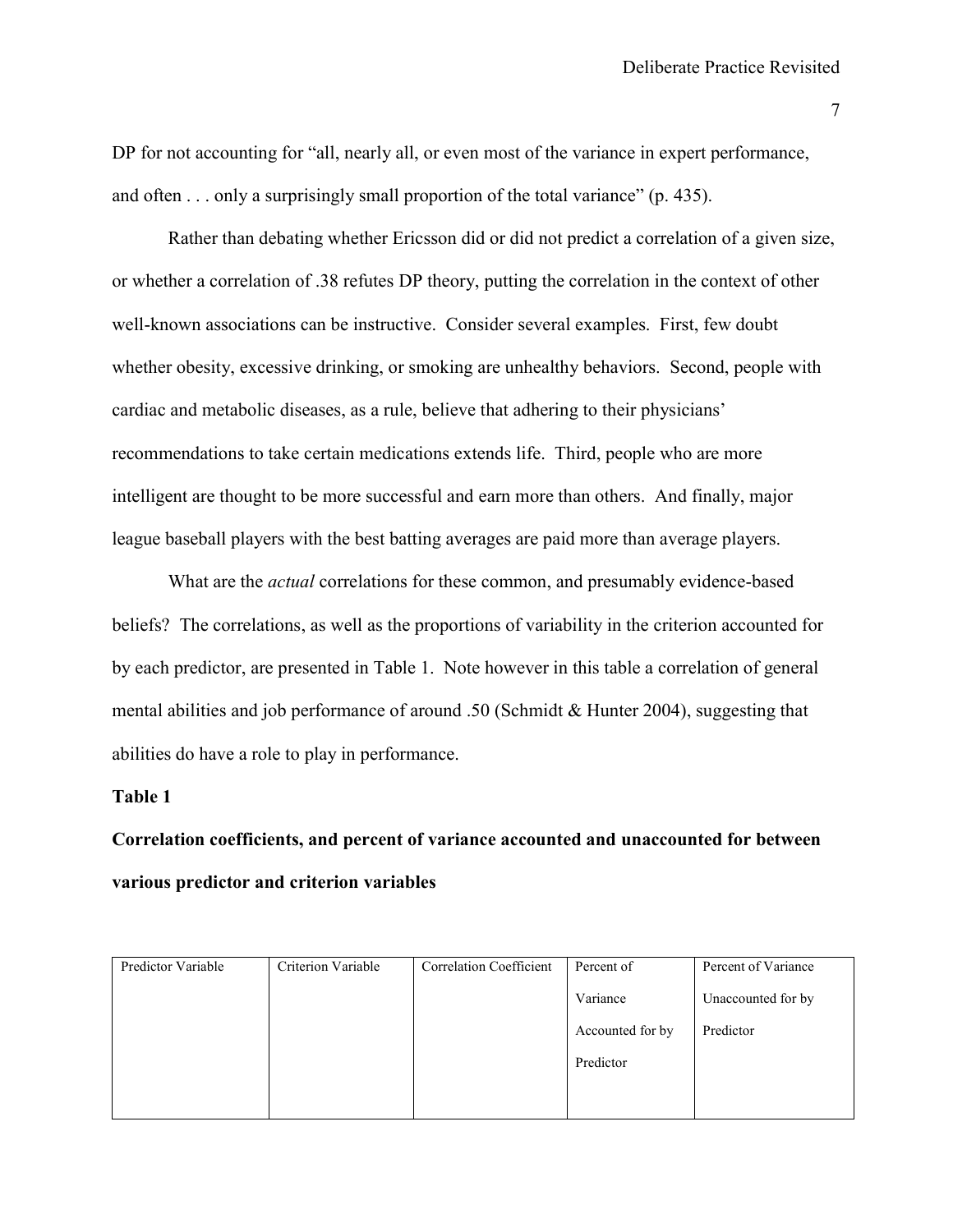| Obesity <sup>1</sup>                              | Mortality           | $.08\,$ | $<$ 1% | $>99\%$ |
|---------------------------------------------------|---------------------|---------|--------|---------|
| Excessive Drinking <sup>1</sup>                   | Mortality           | .13     | 1.5%   | 98.5%   |
| Smoking <sup>1</sup>                              | Mortality           | .21     | 4%     | 96%     |
| Intelligence <sup>2</sup>                         | Income              | .21     | 4%     | 96%     |
| Adherence to Effective<br>Medication <sup>3</sup> | Mortality           | .23     | $5\%$  | 95%     |
|                                                   |                     |         |        |         |
| Amount of Deliberate<br>Practice                  | Performance         | .38     | 14%    | 86%     |
| Batting Average <sup>4</sup>                      | Major League Salary | .43     | 18%    | 72%     |
| General Mental Ability <sup>5</sup>               | Job Performance     | .50     | 25%    | 75%     |

Note: Associations that were reported as odds ratios (OR) or ln(OR) were converted to approximate Pearson Product-Moment Correlations using methods described by Bonett (2007) and attributed to Pearson (1900).

<sup>1</sup>Holt-Lunstad et al. (2015) and/or Luo et al. (2012)

 $2$ Strenze (2007)

<sup>3</sup>Simpson et al. (2006)

<sup>4</sup>Averbukh, Brown, & Chase (2017)

 $5$ Schmidt & Hunter (2004)

Taking the values reported in Table 1 as benchmarks, the .38 correlation between practice and performance reported by Macnamara et al. (2014; 2018) is substantial. After all, the .08 to .23 correlations for the various predictors of mortality are large enough to justify the expenditure of massive amounts of time and money on public health policy and initiatives, aimed at changing people's behavior. In the United States, for instance, healthcare costs associated with obesity,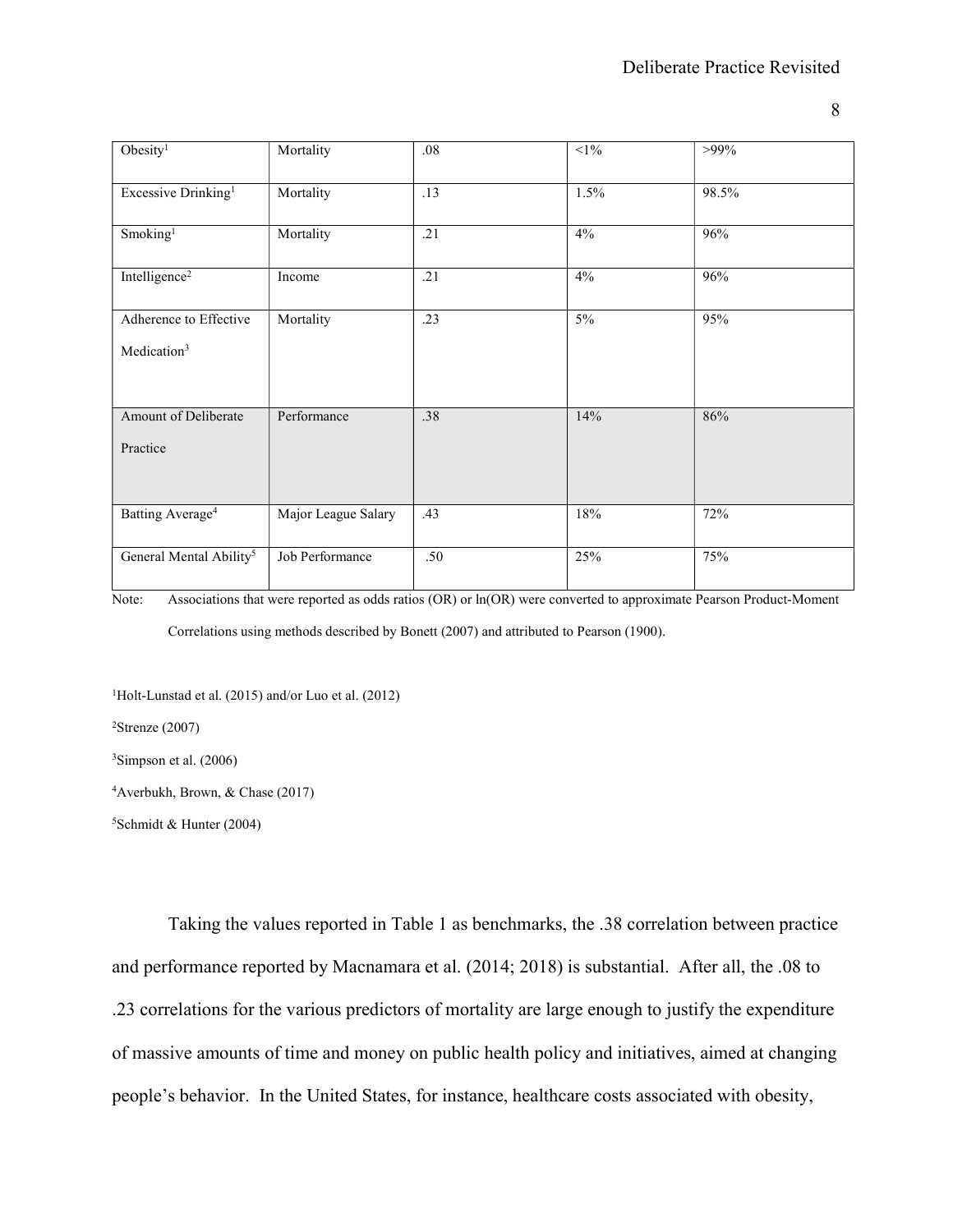the smallest correlation reported in Table 1, range from \$147 to \$210 billion dollars per year (Cawley & Meyerfoefer, 2009). An additional \$60 billion is spent annually on weight lose products and programs (Williams, 2013).

Beyond whatever conclusions might be inferred from statistical correlations, for the true scientist, the issue of causality always remains. Any new student of statistics knows the maxim: correlation does not imply causation. And yet, in the real world, correlational data is often used to make actionable inferences. Ideally, experimental studies would be used to establish cause and effect (Holland, 1992, 1986; Rubin, 1986; Shadish, 2010). For all that, it must be remembered that the negative health effects of obesity, smoking, and excessive drinking have never been established experimentally—animal analogue studies aside, humans have never been randomly assigned to smoking and no smoking conditions, obese and non-obese conditions, or excessive drinking and non-excessive drinking conditions. For obvious reasons, causal attributions between various lifestyle behaviors and mortality must almost always be inferred (Kvaavik, Batty, Ursin, Huxley, & Gale, 2010; Mathers & Loncar, 2006; WHO, 2003). While, at present, there remains a scarcity of truly experimental studies of DP, the size of the correlation compared to other predictor variables is sufficient to recommend its application in performance improvement efforts.

### Practice versus Deliberate Practice: Ambiguities in the Macnamara Meta-Analysis

 Close examination of the studies comprising the Macnamara et al. (2014) meta-analysis yields even stronger support for the power of DP. In their investigation, studies were included if they contained: (1) a measure of accumulated amount (e.g., number of hours) of one or more activities interpretable as deliberate practice; (2) a reference to at least one publication on deliberate practice by Ericsson and his colleagues; (3) a measure of performance reflecting level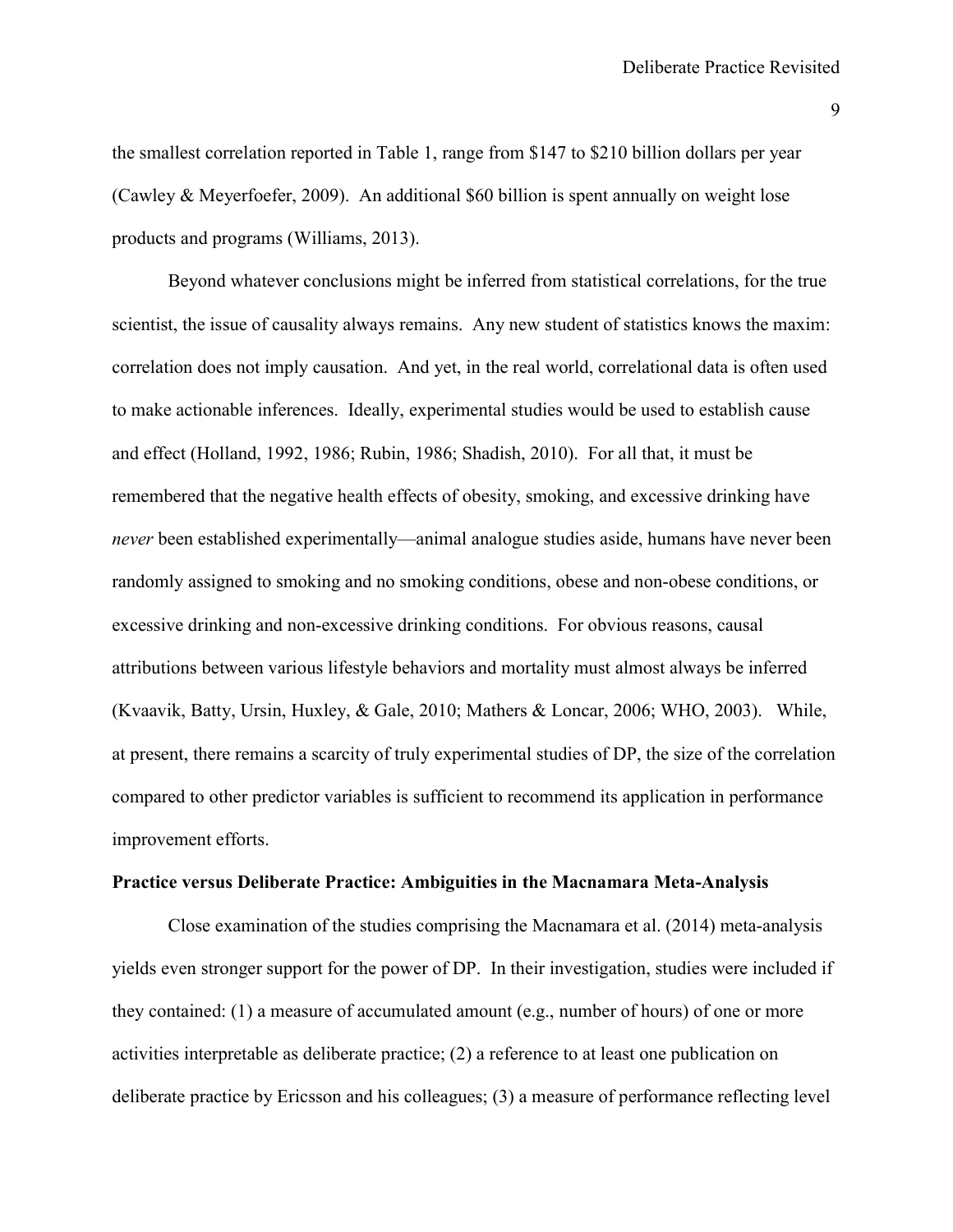of skill in the particular domain; (4) an effect size reflecting the relationship between accumulated amount of deliberate practice and performance; (5) results that were reported in English; and finally (6) participants who were human.

Unfortunately, although all 88 studies in Macnamara et al. (2014) were "interpreted" by the researchers as DP, in reality, they were not. Regardless of whether any one study met inclusion criteria number two (i.e., making reference to at least one citation of Ericsson), many were instances of mere time in spent in an activity that could be interpreted as related to the performance, but missing the essential components of deliberate practice. As just one example, one study (Ekstrand, 2007) included in Macnamara examined learning efficiency of university students enrolled in an introductory macroeconomics course. Study time and lectures attended comprised the deliberate practice variables but are two activities potentially unrelated to the performance measured (e.g., a student could sleep in class, for example, and it would still be counted as deliberate practice). Study time and lecture attended do not comprise aspects of deliberate practice. Not only were the key elements of DP absent, the impact of DP on performance was not the focus of the study. Rather, the intention was to investigate individual characteristics that influence study efficiency.

### Macnamara Redux

To examine the influence of ambiguities in the results reported by Macnamara et al. (2014), a reanalysis of the original dataset was conducted. We should note that there has been a great deal of inconsistency in the definition of DP (b) Macnamara et al. used a very broad definition of DP, (c) a narrower definition of DP that more closely aligns with the principles of DP could have been used, and (d) our reanalysis reports results when a narrower definition is used.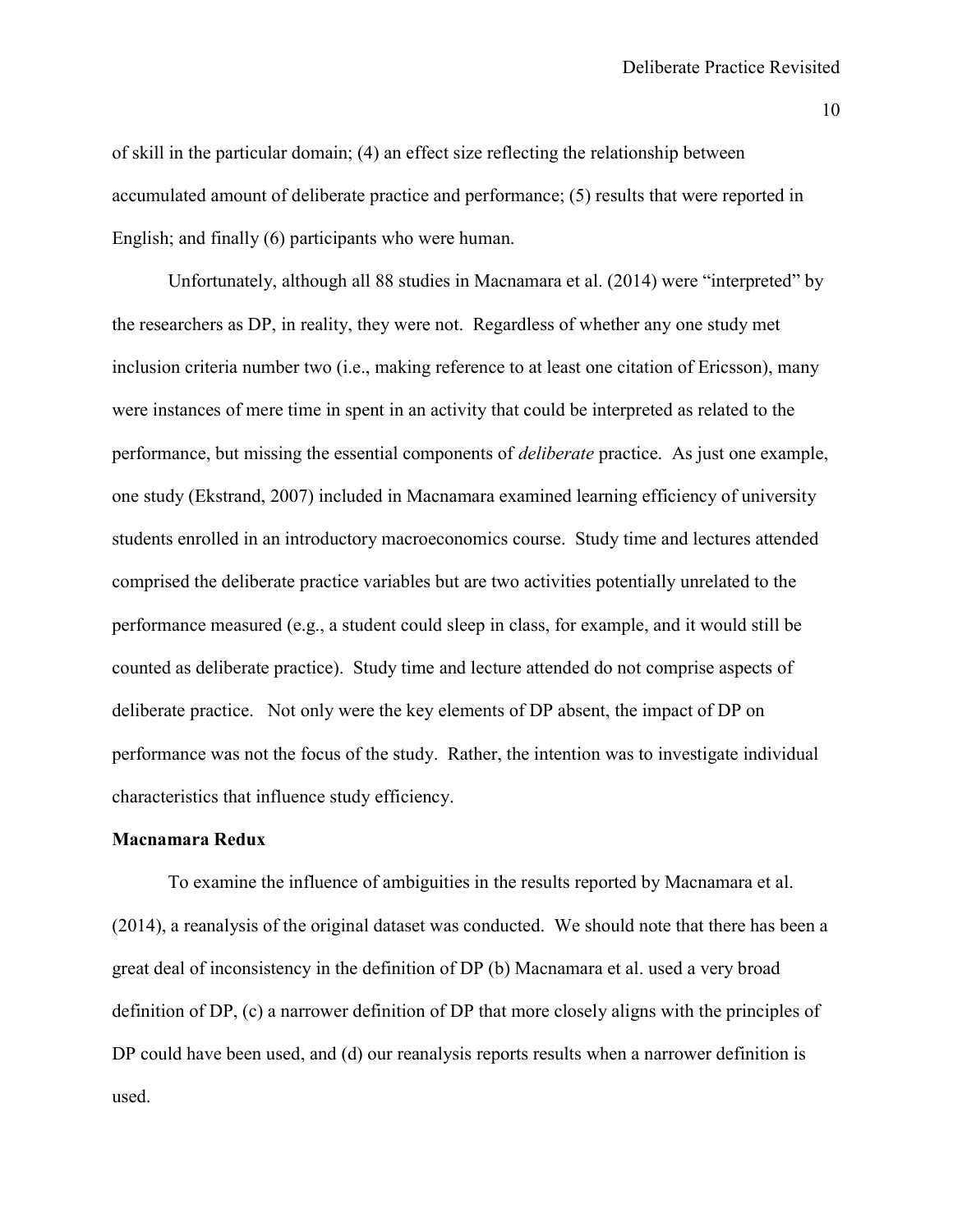Raters coded each study as to whether it qualified as an instance of deliberate practice. They were blind to both the identity of the authors and the research results, making their determinations using only the methods section of each report. In short, a study was coded as DP if and only if it explicitly indicated it estimated the effects of deliberate practice, and the dependent variable was a measure of performance *specific* to the domain targeted by the practice.

Out of the 88 studies included in Macnamara et al. (2014) meta-analysis, 18 failed to meet the criteria for DP. These 18 yielded a total of 45 effect sizes, which were, in fact, reports of activity hours, not DP. Of interest, the 18 studies all came from the domain of education (see, Supplementary Material) representing a board range of subject areas (e.g., business, organic chemistry, psychology, mathematics, etc). In all instances, the studies were not designed to investigate the effects of deliberate practice on performance.

Using the effects and standard errors (adjusted) reported by Macnamara et al. (2014), the aggregate correlation between practice and performance was calculated for studies classified as DP research, and those identified as activity hours, using standard methods for aggregating correlations (Shadish & Haddock, 2009; computed using the R statistical software package for meta-analysis 'MAc' [Del Re & Hoyt, 2010]). The results of this reanalysis are found in Table 2.

| Number of effects                                          | Aggregate   | <b>Standard Error</b> | p       | CI      |  |  |  |
|------------------------------------------------------------|-------------|-----------------------|---------|---------|--|--|--|
|                                                            | Correlation | Wo                    |         |         |  |  |  |
| <b>Effects of Deliberate Practice</b>                      |             |                       |         |         |  |  |  |
| 102                                                        | .40         | .0281                 | < 0.001 | .34;46  |  |  |  |
|                                                            |             |                       |         |         |  |  |  |
| <b>Effects of Activity Hours (not deliberate practice)</b> |             |                       |         |         |  |  |  |
|                                                            |             |                       |         |         |  |  |  |
| 45                                                         | .21         | .0271                 | < 0.001 | .16; 26 |  |  |  |
|                                                            |             |                       |         |         |  |  |  |

Table 2 A Comparison of Effects of Practice versus Deliberate Practice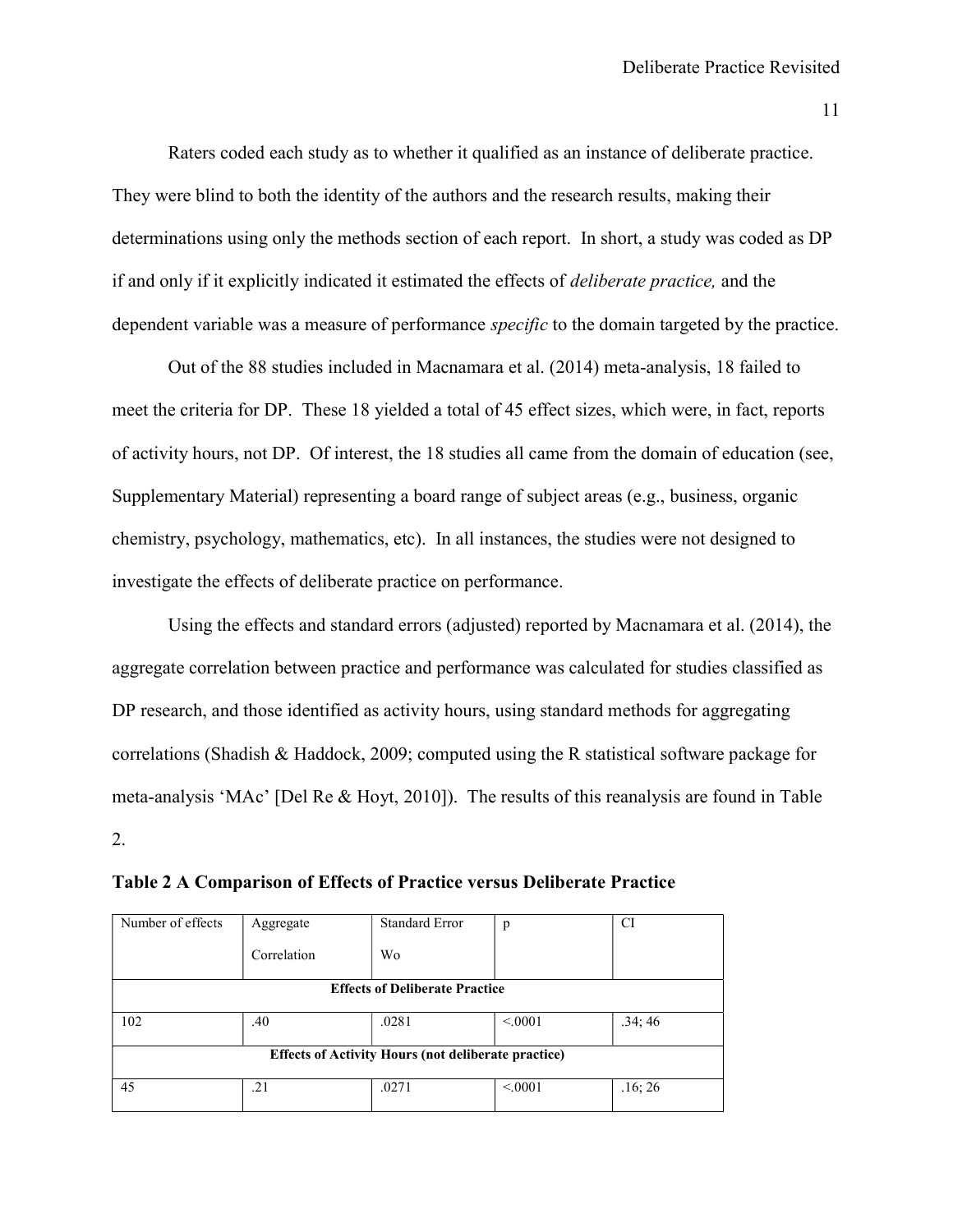The results indicate that the correlation coefficient for deliberate practice effects (viz., .40) was significantly larger than non-deliberate practice studies (viz., .21,  $p < .001$ ). Reference to Table 1 further shows the aggregate correlation for DP studies is in the range of the largest correlation presented (batting average and salaries of major league baseball players).

#### To Be or Not to Be (An Expert): What is the Question?

When it comes to accounting for any aspect of human behavior, the pendulum of popular opinion often swings from one extreme to the other. Are experts born or made? The answer is, "yes and yes." As Ullén et al. (2016) argue persuasively, genetic makeup matters, as does the environment into which one is born and lives. Aside from these "givens," the question remains: What can a person actually do to improve their performance?

 In contrast to how the results of Macnamara et al. (2014) have been portrayed in the press (Allison, 2016; Konnikova, 2016; Strauss, 2014), this meta-analysis found what turns out to be a relatively large correlation between DP and improved performance compared to other associations considered critical (e.g., the correlations of smoking, obesity, and excessive drinking with mortality). More, as has been shown in the present report, the magnitude of the relationship is even greater when studies are limited in the analysis to bona fide instances of DP.

 The discussion about the importance of deliberate practice raises an important methodological and conceptual issue. The question of whether natural talent is associated with performance is a between-person effect: Those persons with more natural ability than others will perform better. On the other hand, DP is a within-person effect: As individuals practice more, they will perform better. Research designs and statistical methods for disaggregating betweenperson and within-person effects have been discussed (Curran & Bauer, 2011; Wang & Maxwell,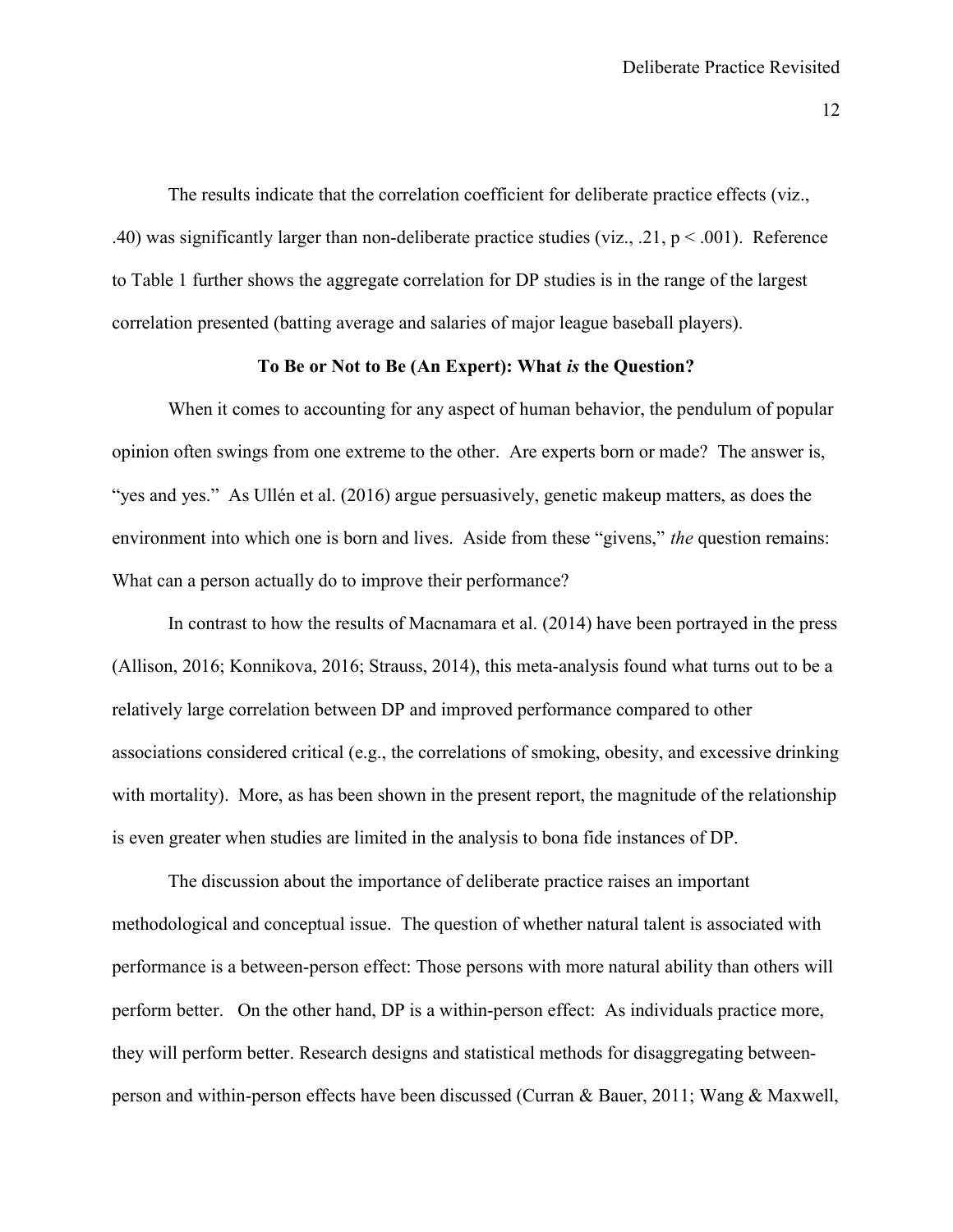2015) and could profitably be used to study the effects of trait like variables (e.g., ability) and state like variables (DP or environment) on performance.

Improving performance is a worthy goal. As has been shown, there is sufficient evidence, even from critics, that DP is associated with performance. Understanding the complex role "nature" can play may serve as a buffer to unlimited aspiration and potential disappointment. At the same time, such understanding is only likely when: (1) research included in any analysis is an actual study of DP; and (2) the criteria for what constitutes DP are standardized, made explicit, accepted by researchers, and applied consistently across studies. To that end, we propose that in future studies, any activity deemed DP meet the following four criteria: (1) individualized learning objectives; (2) ongoing feedback regarding performance and learning; (3) involvement of a coach; and (4) successive refinement through repetition most often conducted alone (Ericsson & Lehmann, 1996). To this point, it is noteworthy that even work published by Ericsson, the researcher credited with originating the term, do not meet these four criteria and often change from one study or publication to another (c.f., Duffy, Baluch, & Ericsson, 2004; Ericsson et al., 1993; Ericsson, 2007; Plant, Ericsson, Hill, & Asberg, 2005; Tuffiash, Roring, & Ericsson, 2007).

Despite such considerations, available evidence indicates engaging in DP is a reliable method improving performance. As the celebrated UCLA basketball coach John Wooden once observed, "Do not let what you cannot do interfere with what you can do."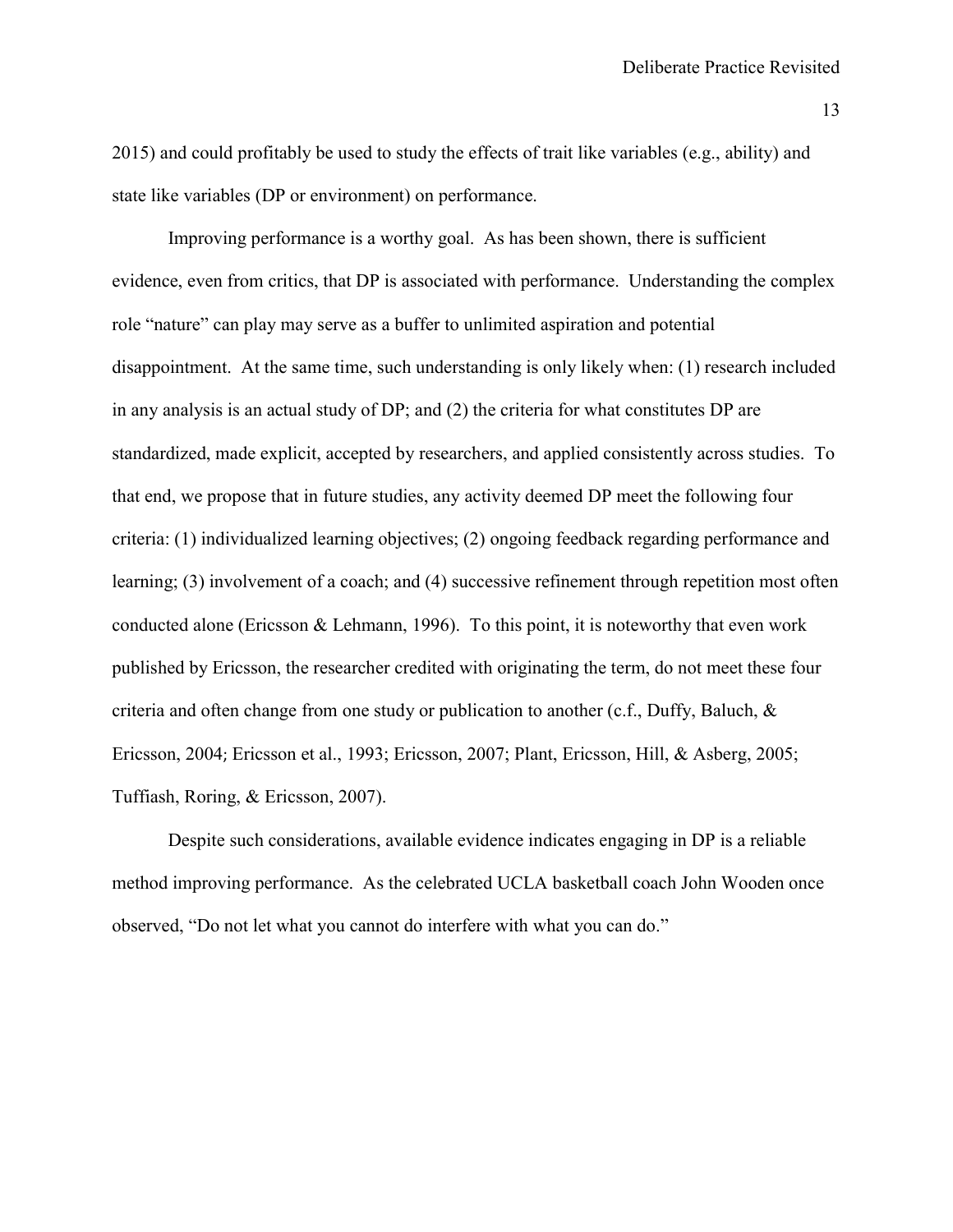## ENDNOTES

1. Thanks to Macnamara and colleagues for making their data available for the present analysis.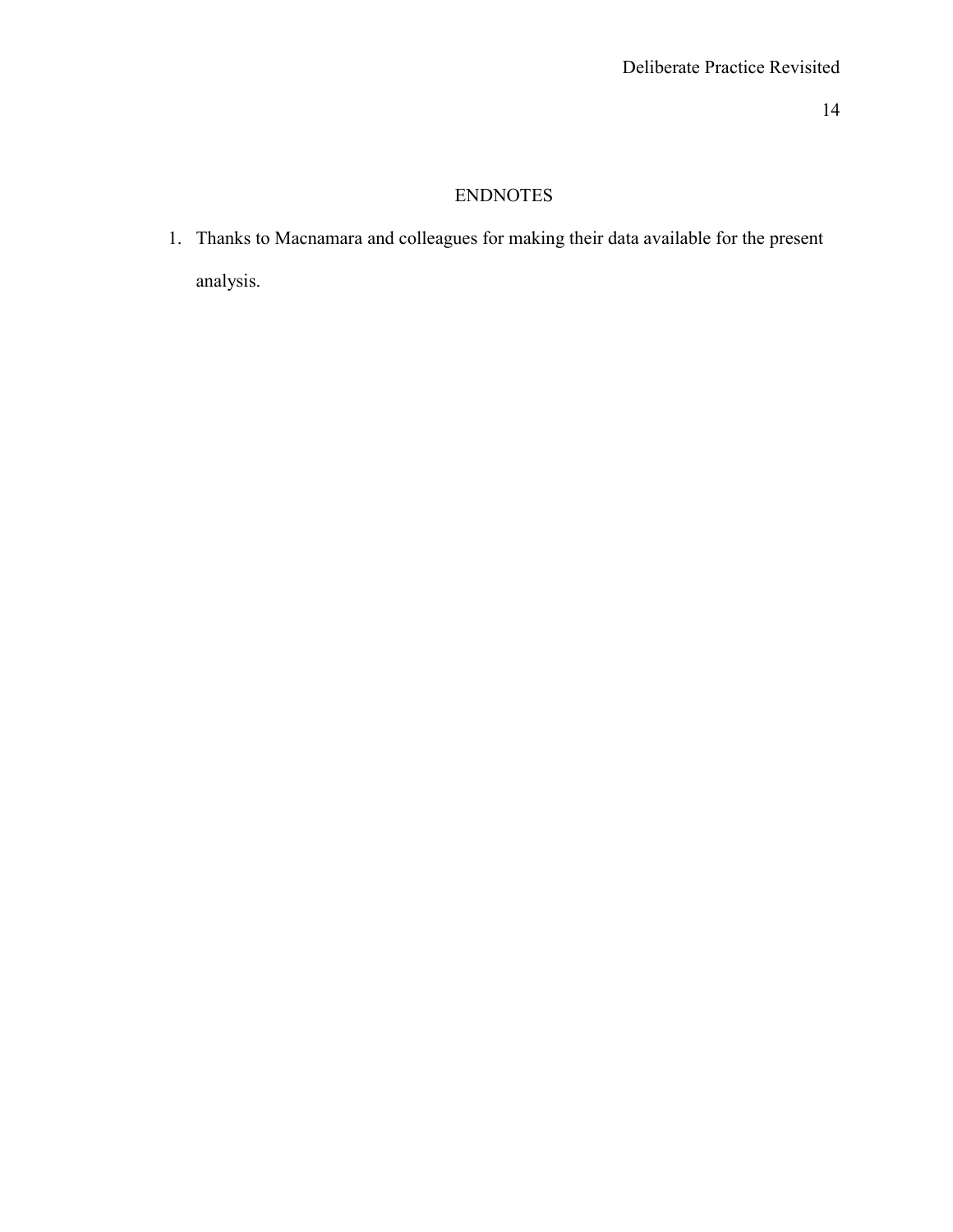#### References

- Allison, K. (2016). There's more than practice to becoming a world-class expert. The Conversation. http://theconversation.com/theres-more-than-practice-to-becoming-aworld-class-expert-60430. Retrieved May 2<sup>nd</sup>, 2017.
- Anderson, T., McClintock, A. S., Himawan, L., Song, X., & Patterson, C. L. (2016). A prospective study of therapist facilitative interpersonal skills as a predictor of treatment outcome. Journal of Consulting and Clinical Psychology, 84(1), 57-66. doi:http://dx.doi.org/10.1037/ccp0000060.
- Averbukh, M., Brown, S., & Chase, B. Baseball pay and performance. Retrieved from https://ai.arizona.edu/sites/ai/files/MIS580/baseball.pdf, April 25, 2017.
- Baer, D. (2014). New study destroys Malcom Gladwell's 10,000 hour rule. Business Insider. http://www.businessinsider.com/new-study-destroys-malcolm-gladwells-10000-rule-2014-7. Retrieved May 2nd, 2017.
- Bonett, D. G. (2007). Transforming odds ratios into correlations for meta-analytic research. American Psychologist, 62(3), 254-255. doi:http://dx.doi.org/10.1037/0003- 066X.62.3.254.
- Cawley J, & Meyerhoefer C. (2013) The medical care costs of obesity: An instrumental variables approach. Journal of Health Economics, 31(1): 219-230.
- Colvin, G. (2008). Talent is overrated: What really separates world-class performers from everybody else. Clerkenwell, London: Nicholas Brealey Publishing.
- Coyle, D. (2009). The talent code: Greatness isn't born. It's grown. Here's how. New York, New York: Bantam.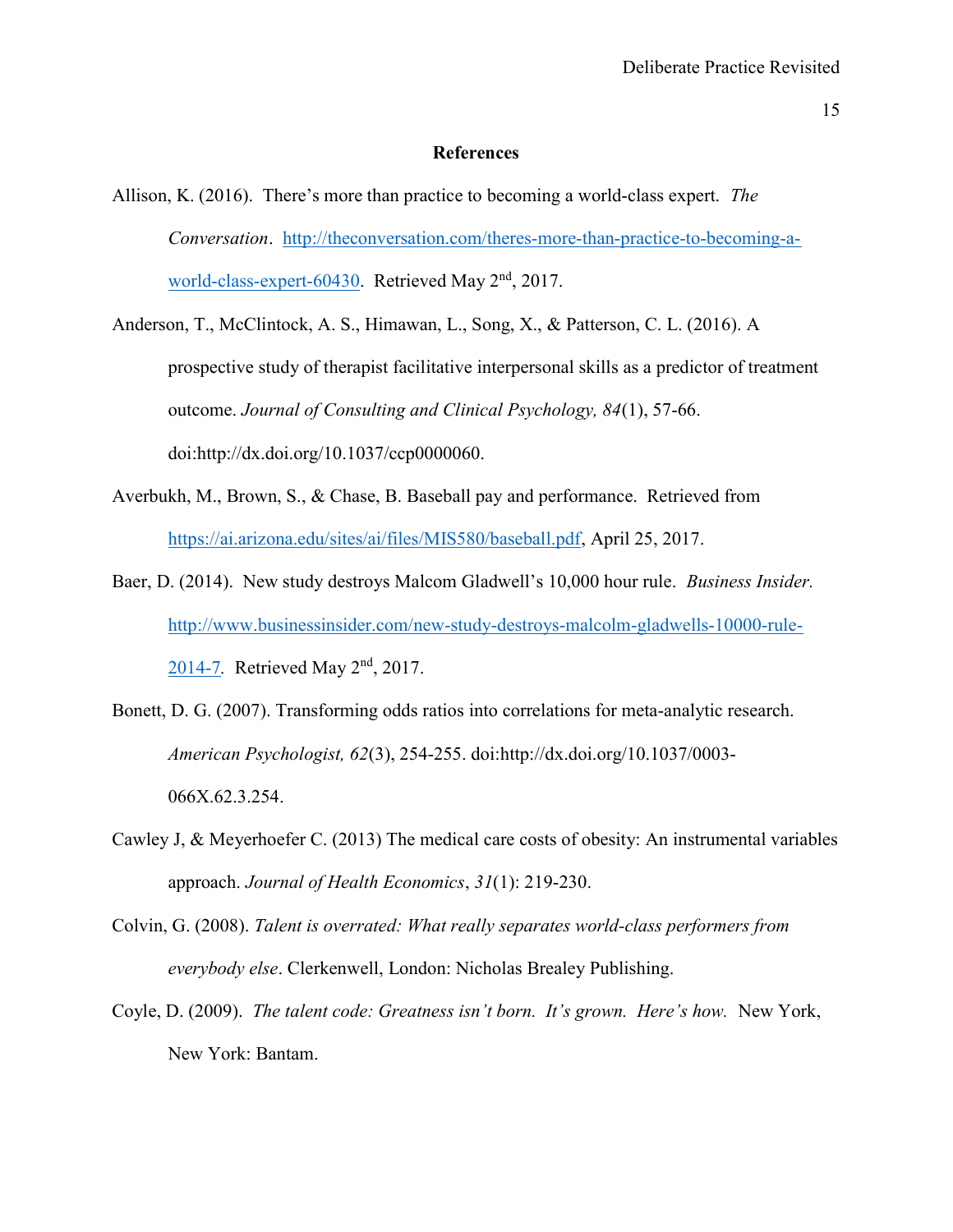Curran, P. J., & Bauer, D. J. (2011). The disaggregation of within-person and between person effects in longitudinal models of change. Annual Review of Psychology, 62, 5833-5619. doi:10.1146/annurev.psych.093008.100356

- Del Re, A. C., & Hoyt, W. T. (2010). MAd: meta-analysis with mean differences. R package version 0.9 ed.
- Duffy, L., Baluch, B., & Anders Ericsson, K. (2004). Dart performance as a function of facets of practice amongst professional and amateur men and women players. 35, 232-245.
- Ekstrand, J, (2007) Measuring and explaining economic students learning efficiency. Paper presented at the 25<sup>th</sup> Arne Ryde Symposium, Lund University, Sweden.
- Ericsson, K.A. (2014). Expertise. Current Biology, 24, R508-R510. doi:

http://dx.doi.org/10.1016/j.cub.2014.04.013

- Ericsson, K., Roring, R. W., & Nandagopal, K. (2007). Misunderstandings, agreements, and disagreements: Toward a cumulative science of reproducibly superior aspects of giftedness. High Ability Studies, 18(1), 97-115. doi: http://dx.doi.org/10.1080 /13598130701351088
- Ericsson, K. A., Krampe, R. T., & Tesch-Romer, C. (1993). The role of deliberate practice in the acquisition of expert performance. Psychological Review, 100(3), 363-406.
- Ericsson, K. A., & Lehmann, A. C. (1996). Expert and exceptional performance: Evidence of maximal adaptation to task constraints. Annual Review of Psychology, 47(1), 273-305. doi:10.1146/annurev.psych.47.1.273.
- Ferro, S. (2014). Scientists debunk the myth that 10,000 hours of practice makes you an expert. Co.Design. https://www.fastcodesign.com/3027564/scientists-debunk-the-myth-that-10000-hours-of-practice-makes-you-an-expert. Retrieved May 2<sup>nd</sup>, 2017.

Galton, F. (1869). Hereditary genius. London, England: Macmillan.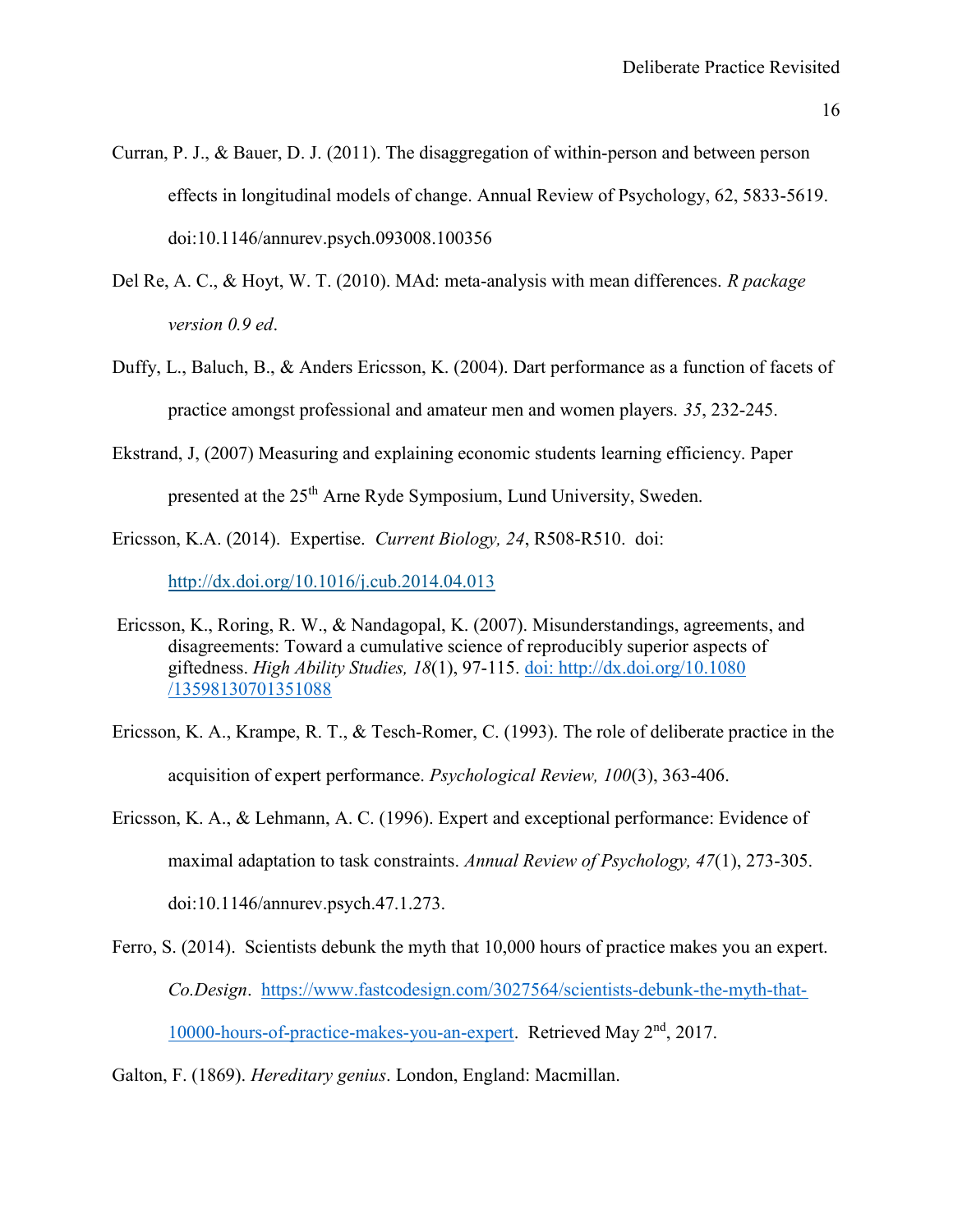- Gardner, H. (1995). "Expert performance: its structure and acquisition": A comment. American Psychologist, 50¸802-803. doi:10.1037/0003-066X.50.9.802.
- Gladwell, M. (2008). Outliers: The story of success. Park Avenue, New York: Little, Brown and Company.
- Hambrick, D.Z., Ferreira, F., & Henderson, J.M. (2014). Practice does not make perfect: We are not all created equal where our genes and abilities are concerned. *Slate*. http://www.slate.com/articles/health\_and\_science/science/2014/09/malcolm\_gladwell\_s 10 000 hour rule for deliberate practice is wrong genes.html. Retrieved May 2<sup>nd</sup>, 2017.
- Holland, P. W. (1986). Statistics and causal inference. Journal of the American Statistical Association, 81(396), 945-960. doi:10.2307/2289064
- Holland, P. W. (1992). Which comes first, cause or effect? In G. Keren, C. Lewis, & (Eds.). A handbook for data analysis in the behavioral sciences: Methodological issues. (pp. 273- 282). Hillsdale, NJ England: Lawrence Erlbaum Associates, Inc.
- Holt-Lunstad, J., Smith, T. B., Baker, M., Harris, T., & Stephenson, D. (2015). Loneliness and social isolation as risk factors for mortality: A meta-analytic review. Perspectives on Psychological Science, 10(2), 227-237. doi:10.1177/1745691614568352.
- Konnikova, M. (2016). Practice doesn't make perfect. The New Yorker. http://www.newyorker.com/science/maria-konnikova/practice-doesnt-make-perfect. Retrieved May 2<sup>nd</sup>, 2017.
- Kvaavik, E., Batty, G.,Ursin, G., Huxley, R., Gale, C. (2010). Influence of individual and combined health behaviors on total and cause-specific mortality in men and women: The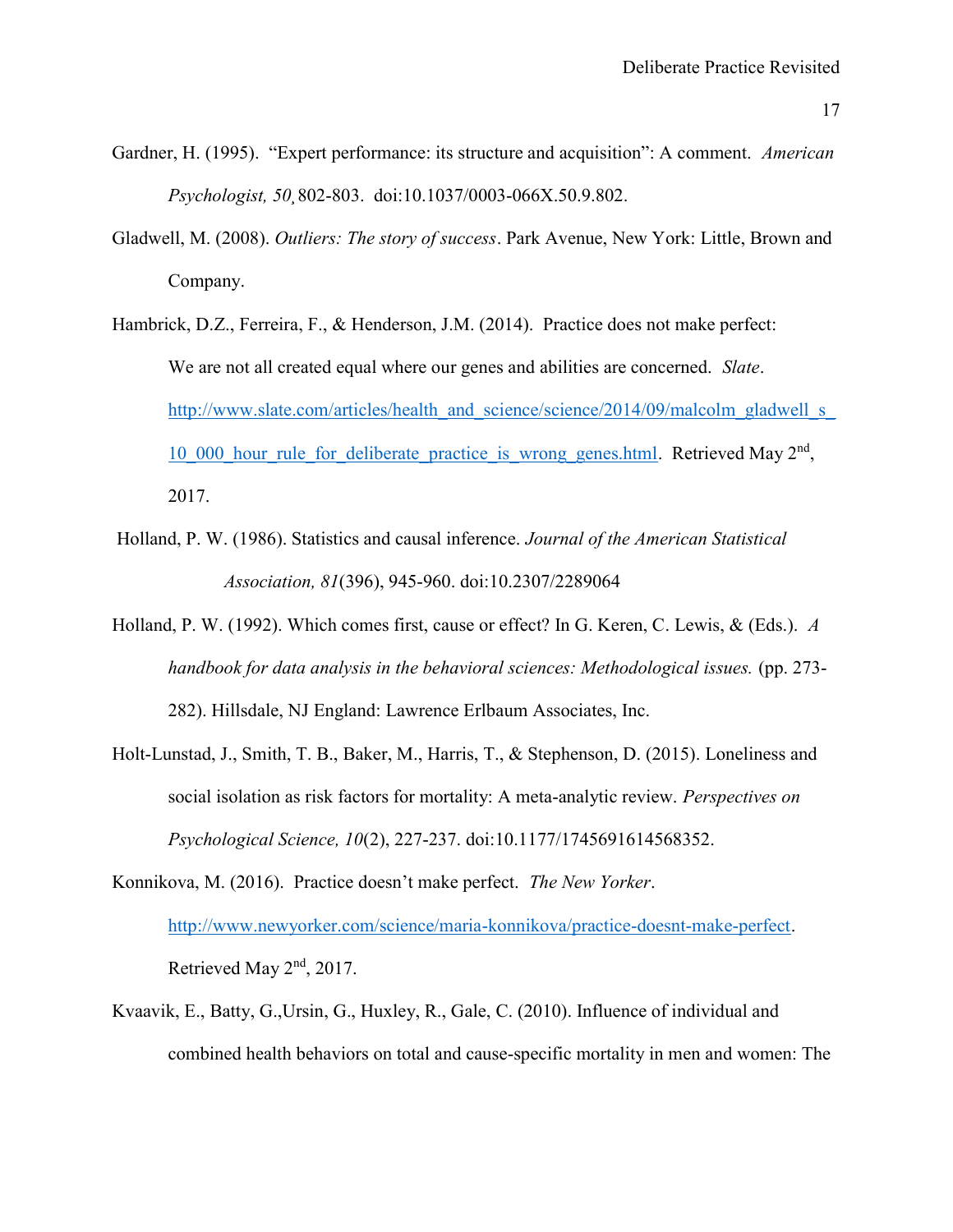United Kingdom health and lifestyle survey. Archives of Internal Medicine, 170(8): 711- 718.

- Luo, Y., Hawkley, L. C., Waite, L. J., & Cacioppo, J. T. (2012). Loneliness, health, and mortality in old age: A national longitudinal study. Social Science & Medicine, 74(6), 907-914. doi:http://dx.doi.org/10.1016/j.socscimed.2011.11.028
- Marcus, G. (2012). Guitar hero: The science of becoming musical at any age. New York, New York: Penguin.

Macnamara, B. N., Hambrick, D. Z., & Oswald, F. L. (2014). Deliberate practice and performance in music, games, sports, education, and professions: A meta-analysis. Psychological Science, 25(8), 1608-1618. doi:http://dx.doi.org/10.1177/0956797614535810.

Macnamara, B. N., Hambrick, D. Z., & Oswald, F. L. (2018). Corrigendum: Deliberate practice and performance in music, games, sports, education, and professions: A meta-analysis. Psychological Science, 29(7), 1202-1204.

doi:http://dx.doi.org/10.1177/0956797618769891

- Mathers, C.D., & Loncar, D. (2006). Projections of global mortality and burden of disease from 2002 to 2030. PLOS: Medicine. https://doi.org/10.1371/journal.pmed.0030442.
- Miller, S. D., & Hubble, M. (2011). The road to mastery. *Psychotherapy Networker*, 35, 22-31, 60.
- Pearson, K. (1900). Mathematical contributions to the theory of evolution—VII: On the correlation of characteristics not quantitatively measurable. Philosophical Transactions of the Royal Society of London, Series A, 195, 1–147.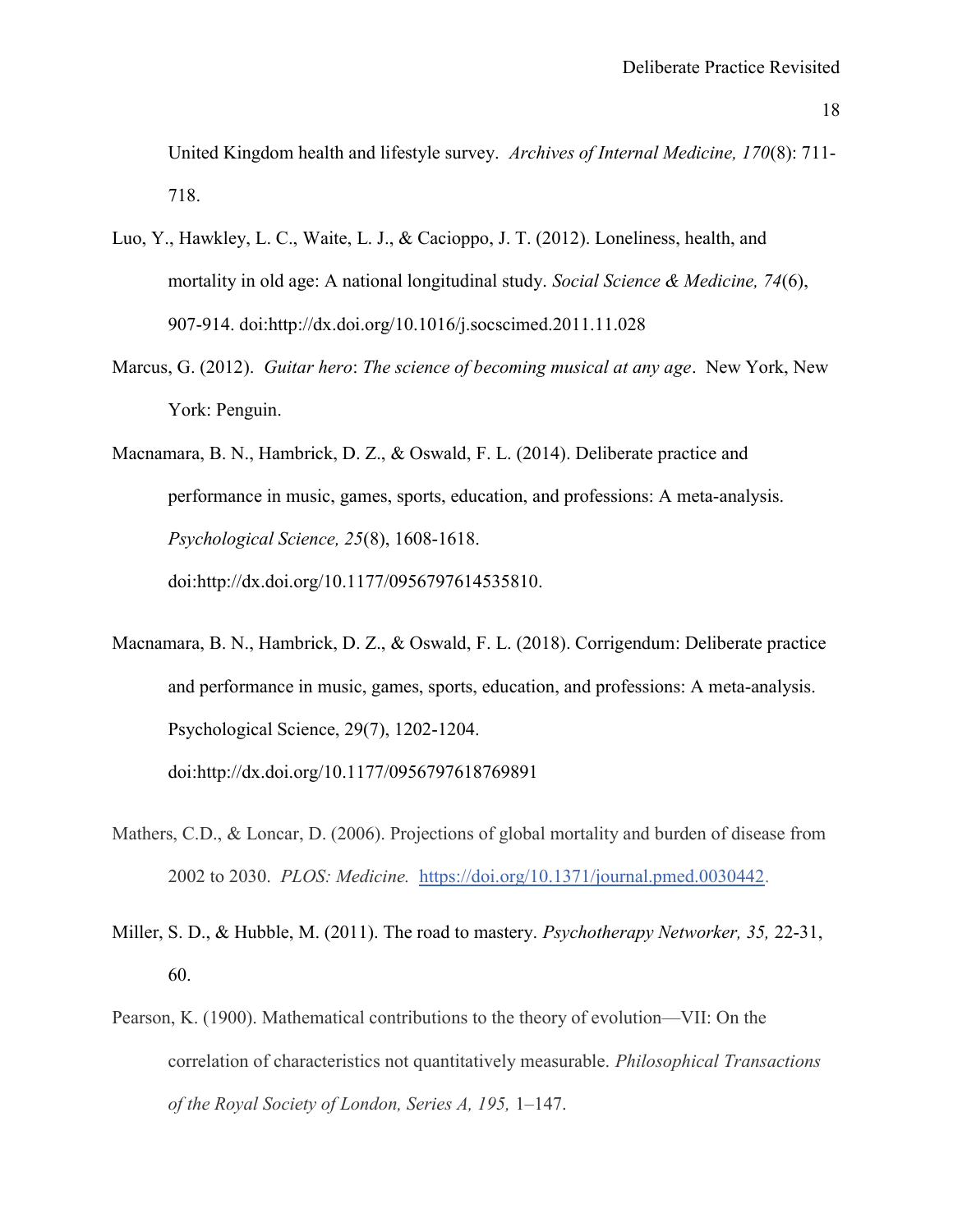- Plant, A., Ericsson, A. K., Hill, L., & Asberg, K. (2005). Why study time does not predict grade point average across college students: Implications of deliberate practice for academic performance. 30, 96-116. doi:10.1016/j.cedpsych.2004.06.001
- Rubin, D. B. (1986). Statistics and causal inference which ifs have causal answers. Journal of the American Statistical Association, 81(396), 961-962. doi:10.2307/2289065
- Schmidt, F. L., & Hunter, J. (2004). General Mental Ability in the World of Work: Occupational Attainment and Job Performance. Journal of Personality and Social Psychology, 86(1), 162-173. doi:http://dx.doi.org/10.1037/0022-3514.86.1.162
- Shadish, W. R. (2010). Campbell and Rubin: A primer and comparison of their approaches to causal inference in field settings. Psychological Methods, 15(1), 3-17. doi:10.1037/a0015916
- Shadish, W. R., & Haddock, C. K. (2009). Combining estimates of effect size. In H. Cooper, L. V. Hedges, & J. C. Valentine (Eds.), The handbook of research synthesis and meta analysis (2nd ed.). (pp. 257-277). New York, NY US: Russell Sage Foundation.
- Shenk, D. (2010). The Genius in all of us: Why everything you've been told about genetics, talent, and IQ is wrong. New York: Random House.
- Simpson, S. H., Eurich, D. T., Majumdar, S. R., Padwal, R. S., Tsuyuki, S. T., Varney, J., & Johnson, J. A. (2006). A meta-analysis of the association between adherence to drug therapy and mortality. British Medical Journal, doi:10.1136/bmj.38875.675486.55
- Sternberg, R.J. (1996). The costs of expertise. In K.A. Ericsson (Ed.). The road to excellence: the acquisition of expert performance in the arts and sciences, sports, and games (pp. 347-354). Mahwah, New Jersey: Erlbaum.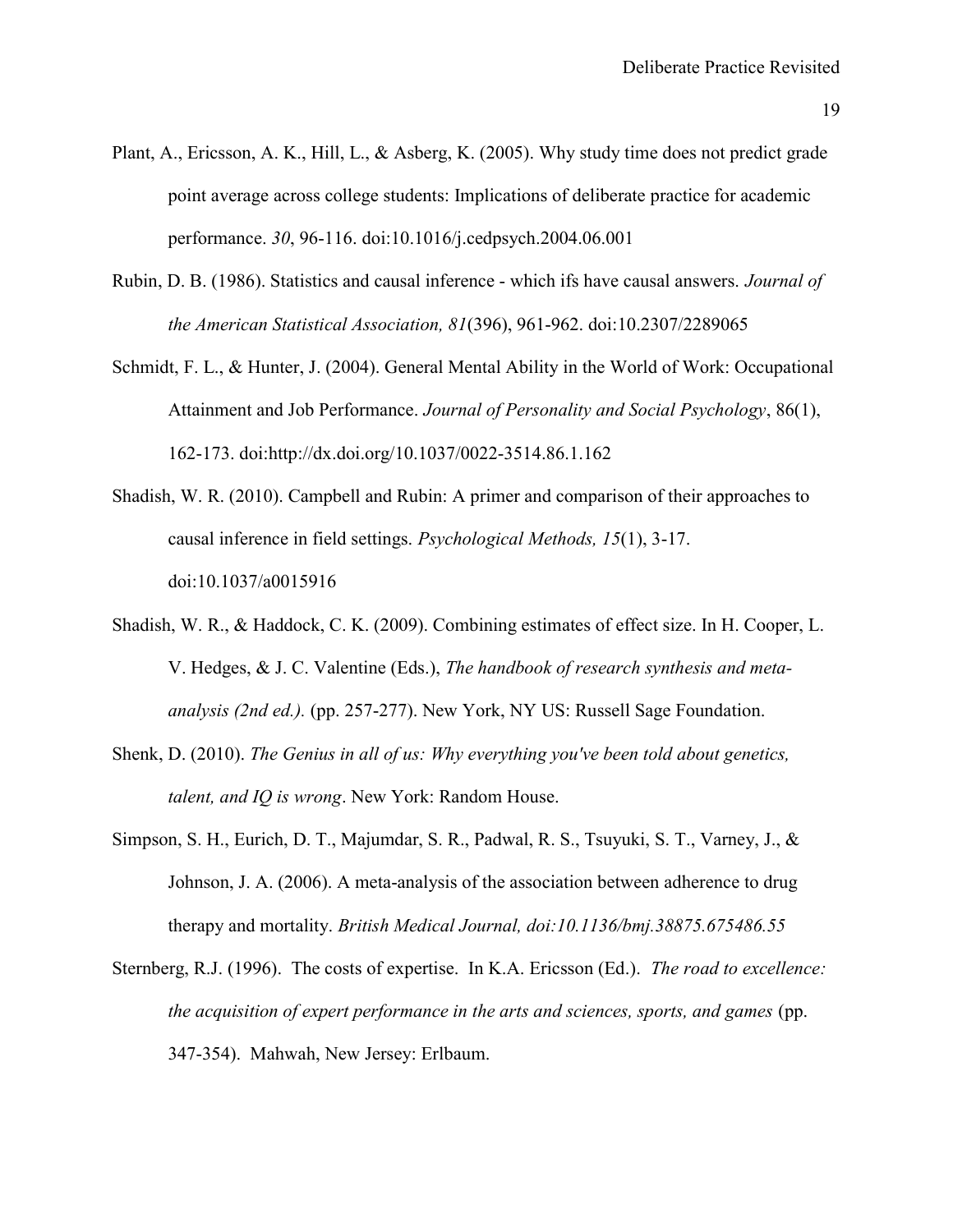Strauss, V. (2014). Actually, practice doesn't always make perfect—new study. The Washington Post. https://www.washingtonpost.com/news/answersheet/wp/2014/07/25/actually-practice-doesnt-always-make-perfect-newstudy/?utm\_term=.a2676a44ca00. Retrieved May  $2<sup>nd</sup>$ , 2017.

Strenze, T. (2007). Intelligence and socioeconomic success: A meta-analytic review of longitudinal research. Intelligence, 35(5), 401-426. doi:http://dx.doi.org/10.1016/j.intell.2006.09.004

- Syed, M. (2010). Bounce: Mozart, Federer, Picasso, Beckham, and the science of success. Great Britain: Harper Collins Publisher.
- Tuffiash, M., Roring, R. W., & Ericsson, K. (2007). Expert performance in SCRABBLE: Implications for the study of the structure and acquisition of complex skills. Journal of Experimental Psychology: Applied, 13(3), 124-134.
- Ullén, F., Hambrick, D. Z., & Mosing, M. A. (2016). Rethinking expertise: A multifactorial gene-environment interaction model of expert performance. Psychological Bulletin, 142(4), 427-446.
- Wang, L., & Maxwell, S. E. (2015). On disaggregating between-person and within-person effects with longitudinal data using multilevel models. Psychological Methods, 20(1), 63- 83. doi:http://dx.doi.org/10.1037/met0000030

Watson, J. B. (1930). Behaviorism. Chicago, IL: The University of Chicago Press.

Williams, G. (2013) The heavy price of losing weight. U.S. News & World Report. http://money.usnews.com/money/personal-finance/articles/2013/01/02/the-heavy-priceof-losing-weight. Retrieved May 2<sup>nd</sup>, 2017.

<sup>20</sup>